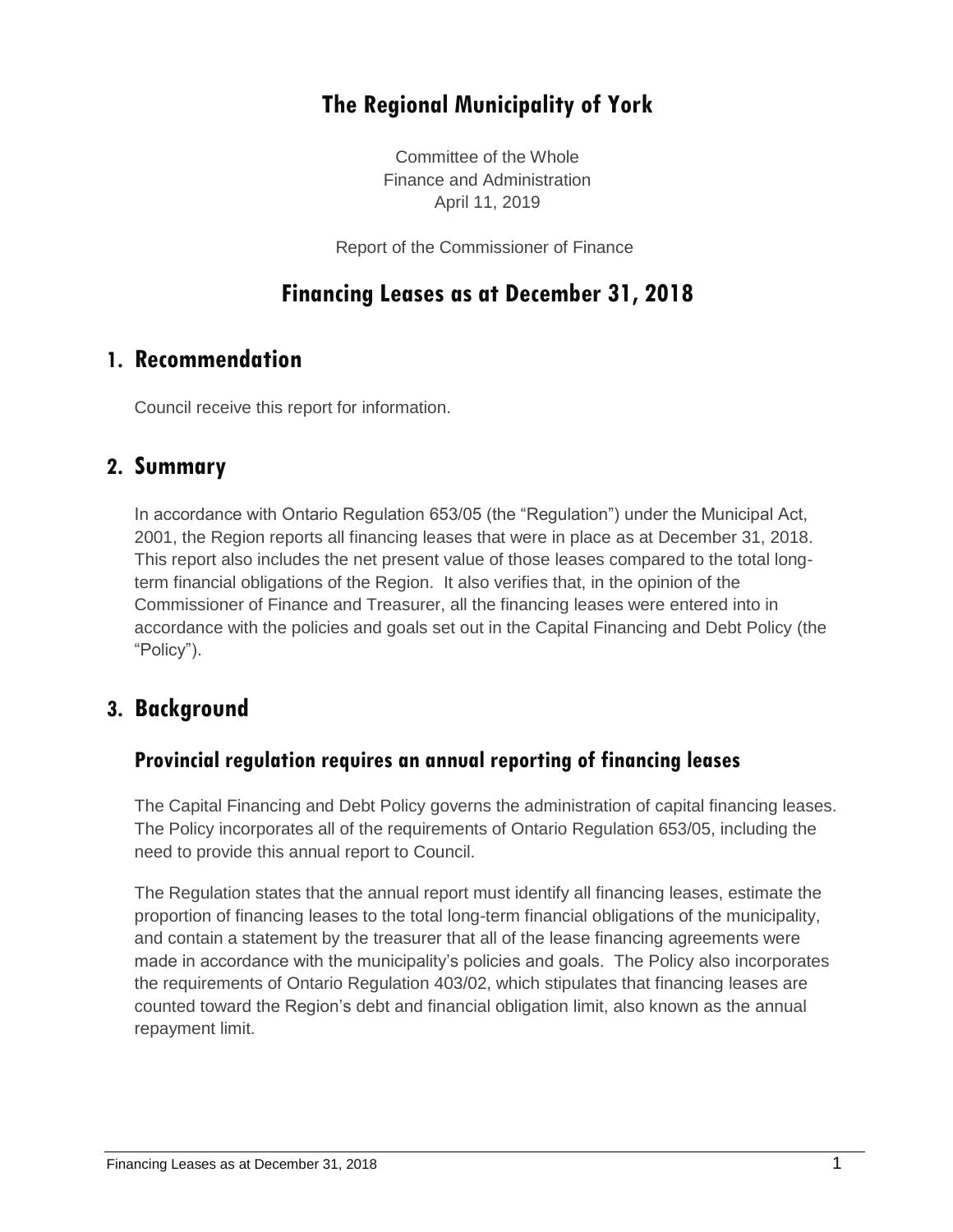#### **A financing lease extends beyond the term of Council**

A "lease financing agreement", which would include a financing lease is a very specific definition in Ontario Regulation 653/05. Financing leases are a subset of all lease commitments of the Region. A financing lease is a lease for the provision of municipal capital facilities for which the payments extend beyond the current term of a council. According to the provincial definition, a municipal capital facility includes works, equipment, machinery, and administrative facilities used to carry out the functions of a municipality. Leases that start and expire within the same term of council do not meet the definition of a financing lease.

## **Financing leases in this report differ from the contractual obligation for leases reported in the Region's annual audited financial statements**

Both Ontario Regulation 653/05 and Public Sector Accounting Standards Section PS 3390 require some reporting of lease obligations, but the criteria are different. This report includes the net present value of all lease payments, over the entire term of a lease, but only for leases that meet the definition of Financing Lease per Ontario Regulation 653/05.

In contrast, the Region's annual audited financial statements, prepared in accordance with Public Sector Accounting Standards, will include disclosure of the minimum payments, for the next five years, for all leases.

The differences between financing leases and the contractual lease obligations are summarized in Table 1.

| <b>Comparative Factor</b> | <b>Financing Leases</b>                                  | <b>Contractual Lease Obligations</b>                                                             |
|---------------------------|----------------------------------------------------------|--------------------------------------------------------------------------------------------------|
| Reporting requirements    | Ontario Regulation 653/05                                | <b>Public Sector Accounting</b><br>Standards section PS 3390 -<br><b>Contractual Obligations</b> |
| Document                  | <b>Report to Council</b>                                 | Annual audited financial<br>statements                                                           |
| Period                    | Term of lease                                            | 5 years into the future                                                                          |
| Scope                     | Subset of leases extending<br>beyond the term of Council | All leases                                                                                       |
| Value of money            | Net present value                                        | Nominal dollars                                                                                  |

### **Table 1**

### **Comparison of financing leases and contractual lease obligations**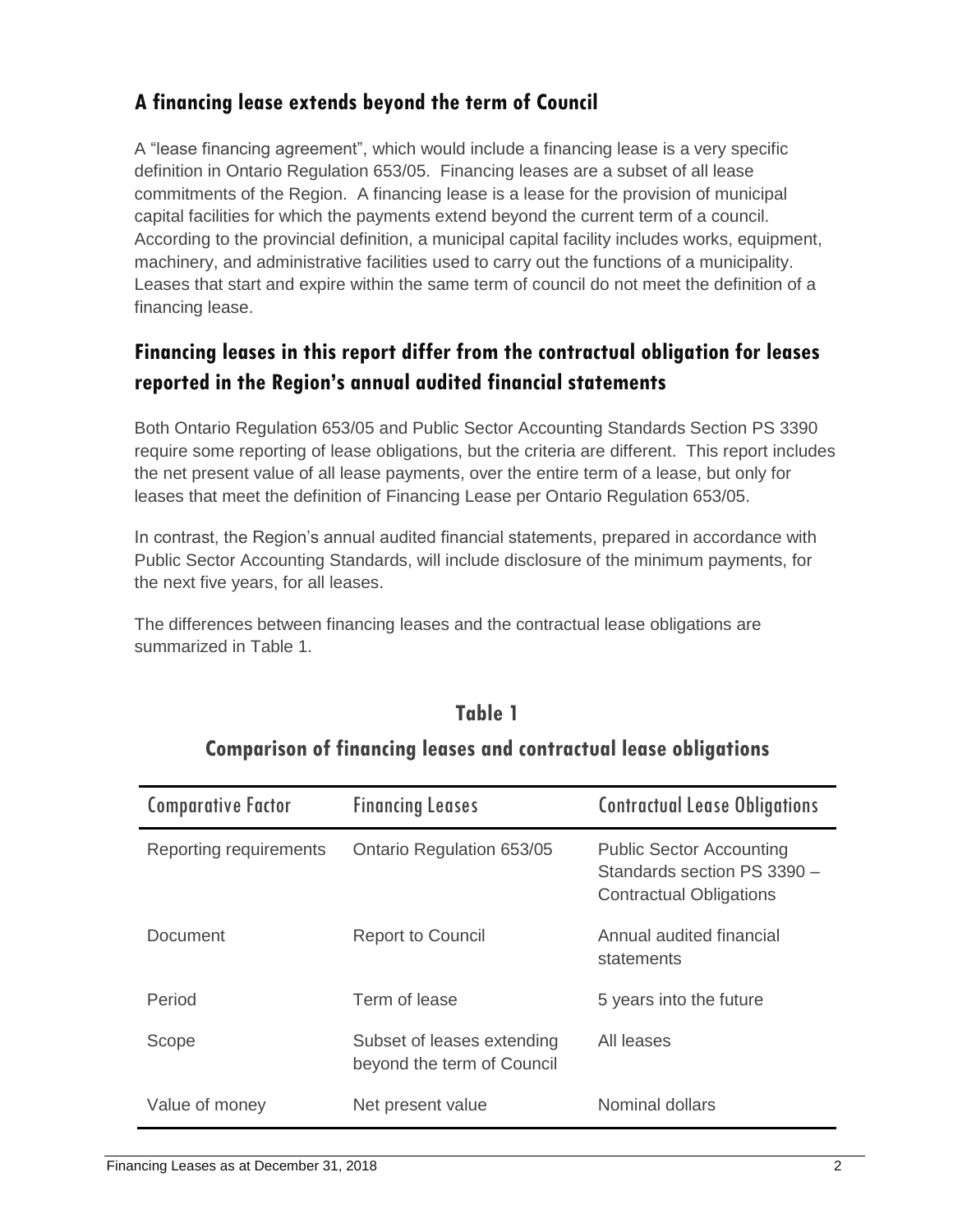# **Material financing leases with annual payments more than \$250,000 or a net present value of \$2 million or more must be approved by Council**

The Regulation also requires that a municipality differentiate between material and nonmaterial financing leases. All material leases entered into during the year must be approved by the council and be supported by a formal treasurer's report. The treasurer's report not only assesses the costs and risks associated with the proposed lease but would also consider other forms of financing. The Capital Financing and Debt Policy defines a material financing lease for York Region to be one for which the annual payment is more than \$250,000 or where the lease has a net present value equal to or greater than \$2 million for the term of the lease agreement, including possible extensions or renewals for which approval to extend or renew has been delegated to an officer of the corporation.

## **4. Analysis**

#### **All financing leases in 2018 conformed to policy guidelines**

Attachment 1 details \$6.2 million of annual payments for all 23 financing leases for the Region as at December 31, 2018 that expire beyond 2022, the current term of Council. This list includes both material and non-material financing leases.

The Capital Financing and Debt Policy requires that the following cost and risk factors be considered when assessing all financing leases:

- The ability for lease payments to vary, if based on an underlying benchmark debt instrument, or if based on changes in the assumed residual value of the asset
- Uncertainty over leasing costs if the contract needs to be extended or renewed
- Financial strength of the leasing company.

The lease information in this report was verified by departments. Legal Services also reviews all lease agreements prior to their execution and has confirmed that the Region did not enter into any material leases in 2018 that would require consideration for material contingent obligations.

All new financing leases entered into in 2018 were considered non-material under the Policy and were made, in the opinion of the Commissioner of Finance and Regional Treasurer, in accordance with the lease provisions contained in the Capital Financing and Debt Policy.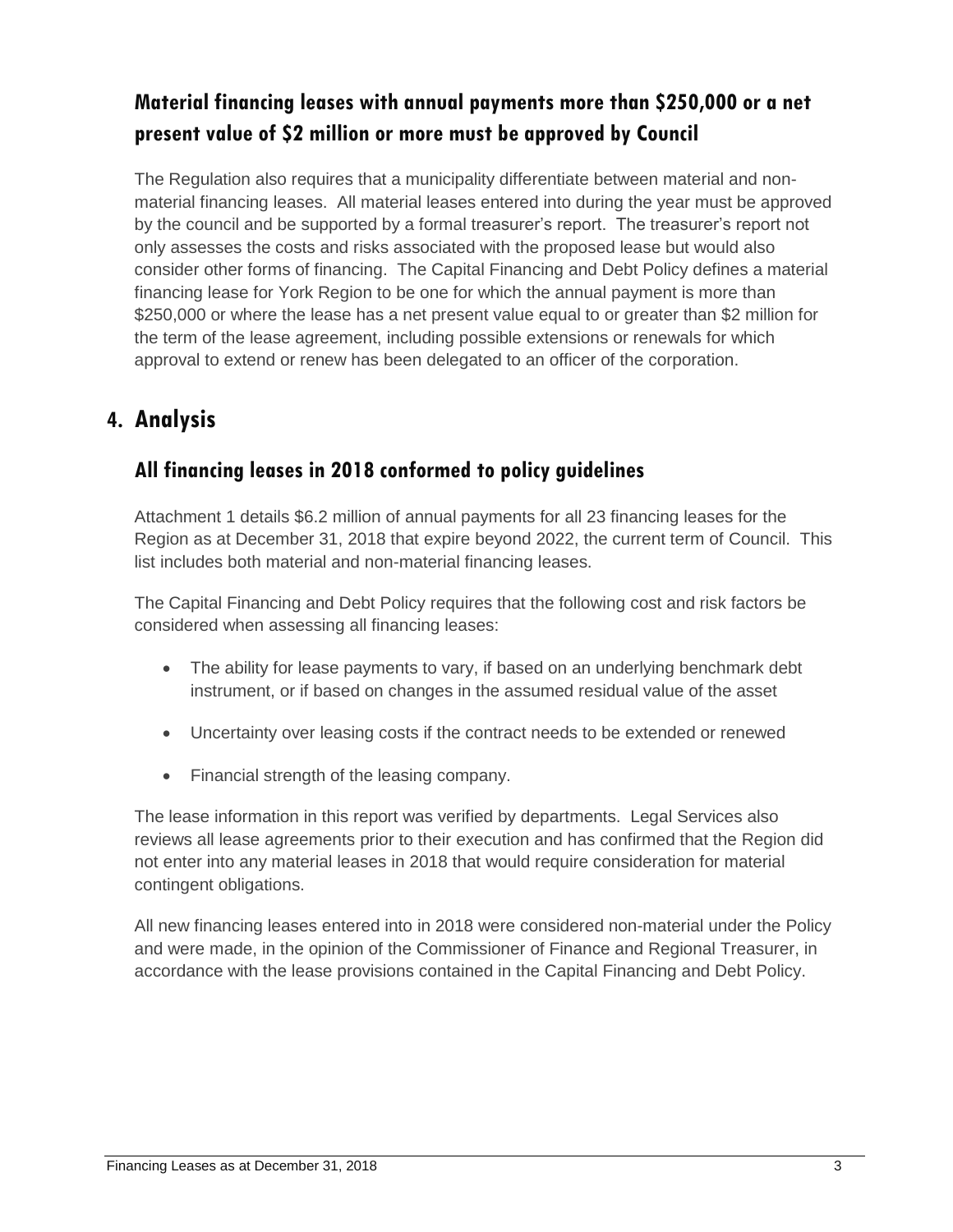# **The net present value of all financing leases was \$58.9 million as at December 31, 2018**

Table 2 shows the net present value of all financing leases at the end of 2018, itemized by type, as well as the proportion of financing leases relative to the Region's total long-term financial obligations in comparison to last year.

The net present value of financing leases at the end of 2018 was \$58.9 million, which represents the Region's financial obligation over the remaining term of the leases.

The net present value of the financing leases decreased by \$18.2 million from \$77.1 million in 2017 to \$58.9 million in 2018. The decrease was primarily the result of a reduction of 47 financing leases relative to last year, because they will expire within the term of the new Council as well as a reduction in net present value for the remaining life of outstanding lease payments.

Partially offsetting this decrease were two new leases and three lease extensions.

As a percentage of total liabilities, financing leases represented approximately 2.15% of the total net long-term liabilities of the corporation.

| Type                                                                                                                                          | Amount as at                   | Amount as at                   |                         |
|-----------------------------------------------------------------------------------------------------------------------------------------------|--------------------------------|--------------------------------|-------------------------|
|                                                                                                                                               | Dec. 31, 2018<br>(\$ Millions) | Dec. 31, 2017<br>(\$ Millions) | Change<br>(\$ Millions) |
| <b>A.</b> Real estate                                                                                                                         | 58.9                           | 76.8                           | (17.9)                  |
| <b>B.</b> Miscellaneous Equipment                                                                                                             | 0.0                            | 0.3                            | (0.3)                   |
| <b>C.</b> Total NPV of Financing Leases as of<br>$Dec 31 (= A + B)$                                                                           | 58.9                           | 77.1                           | (18.2)                  |
| <b>D.</b> Total Net Long-Term Liabilities* plus NPV<br>of financing leases                                                                    | 2,739.6                        | 2,921.8                        | (182.2)                 |
| <b>E.</b> Total NPV of Financing Leases as a<br>Proportion of Total Net Long-Term<br>Liabilities plus NPV of financing leases<br>$( = C / D)$ | 2.15%                          | 2.64%                          |                         |

# **Table 2 Net Present Value (NPV) of Financing Leases**

\*Total net long-term liabilities is the debt incurred by the Region and outstanding at the end of the year, offset by the value of the sinking fund set aside to repay the sinking fund debt. Debt and sinking fund excludes local municipalities.